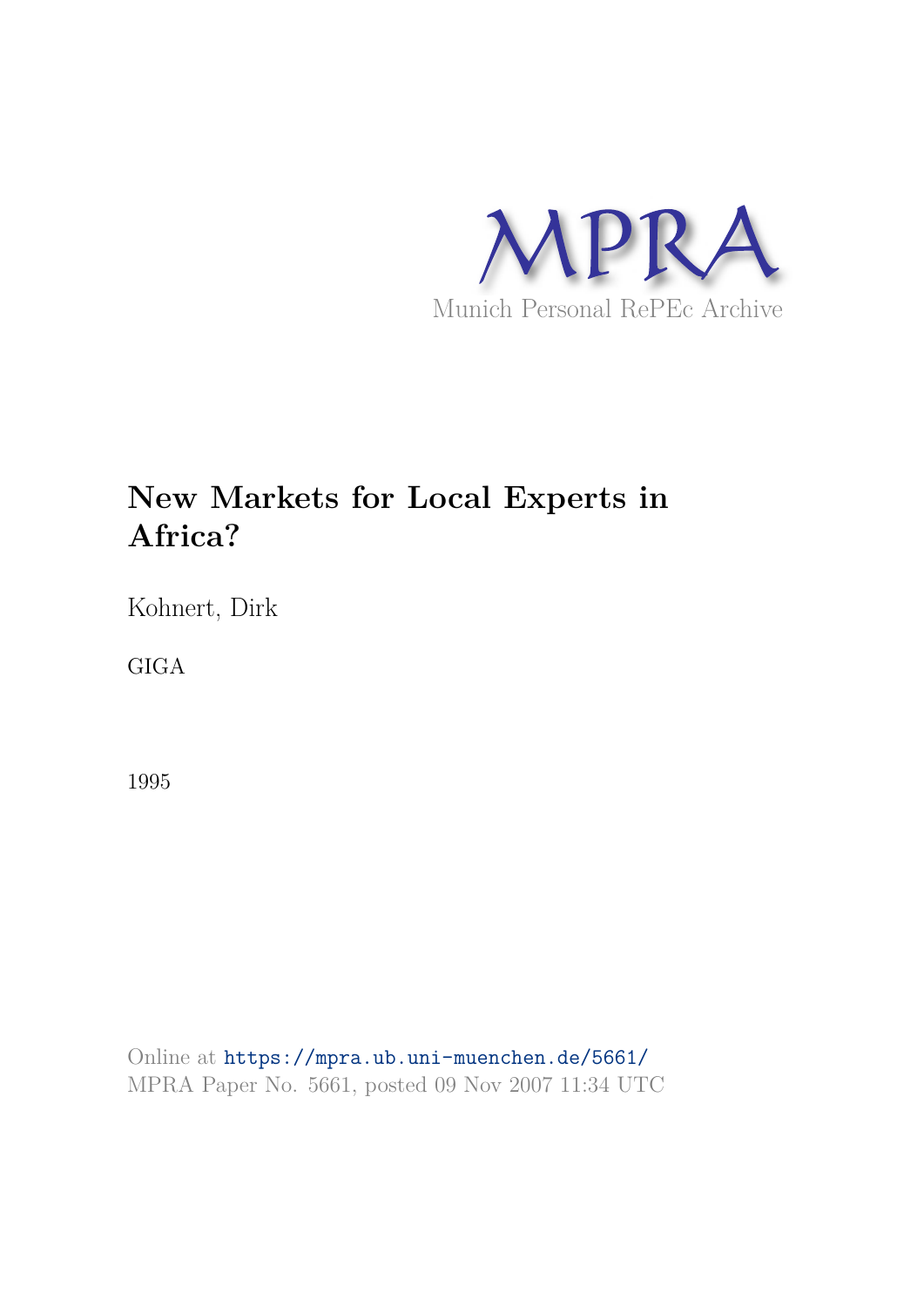## **New Markets for Local Experts in Africa?**

Dirk Kohnert (1)

### **Abstract:**

In the past decades the involvement of local experts in the planning and evaluation of *development programs has steadily increased. Ownership of development planning is propagated as major aim of bilateral and international development co-operation. Yet, the quality and performance of many local experts is still open to question, last but not least, because they share the same technocratic bias as quite a number of their Western counterparts, notably concerning pro-poor development policies, empowerment and illadapted technology transfer. An unreserved replacement of expatriates by local experts, or the substitution of technical assistance by unconditioned budget aid would be counterproductive with respect to poverty-oriented development policies.*

**Key-words**: consultancy; aid; technical cooperation; capacity building; Africa; indigenous knowledge

**JEL-code**: F35; H52; H75; I21; D83; N37; N87; Z13

<sup>&</sup>lt;sup>1</sup>) GIGA-Institute of African Affairs, Neuer Jungfernstieg 21, D - 20354 Hamburg; published as: Kohnert, Dirk (1995): New Markets for Local Experts in Africa? In: HAUFF, M. v. / WERNER, H. (eds.), "More Responsibilities to South Consultants in Developing Countries", Verlag Wissenschaft & Praxis, Ludwigsburg/Berlin, 1995: 63 – 74.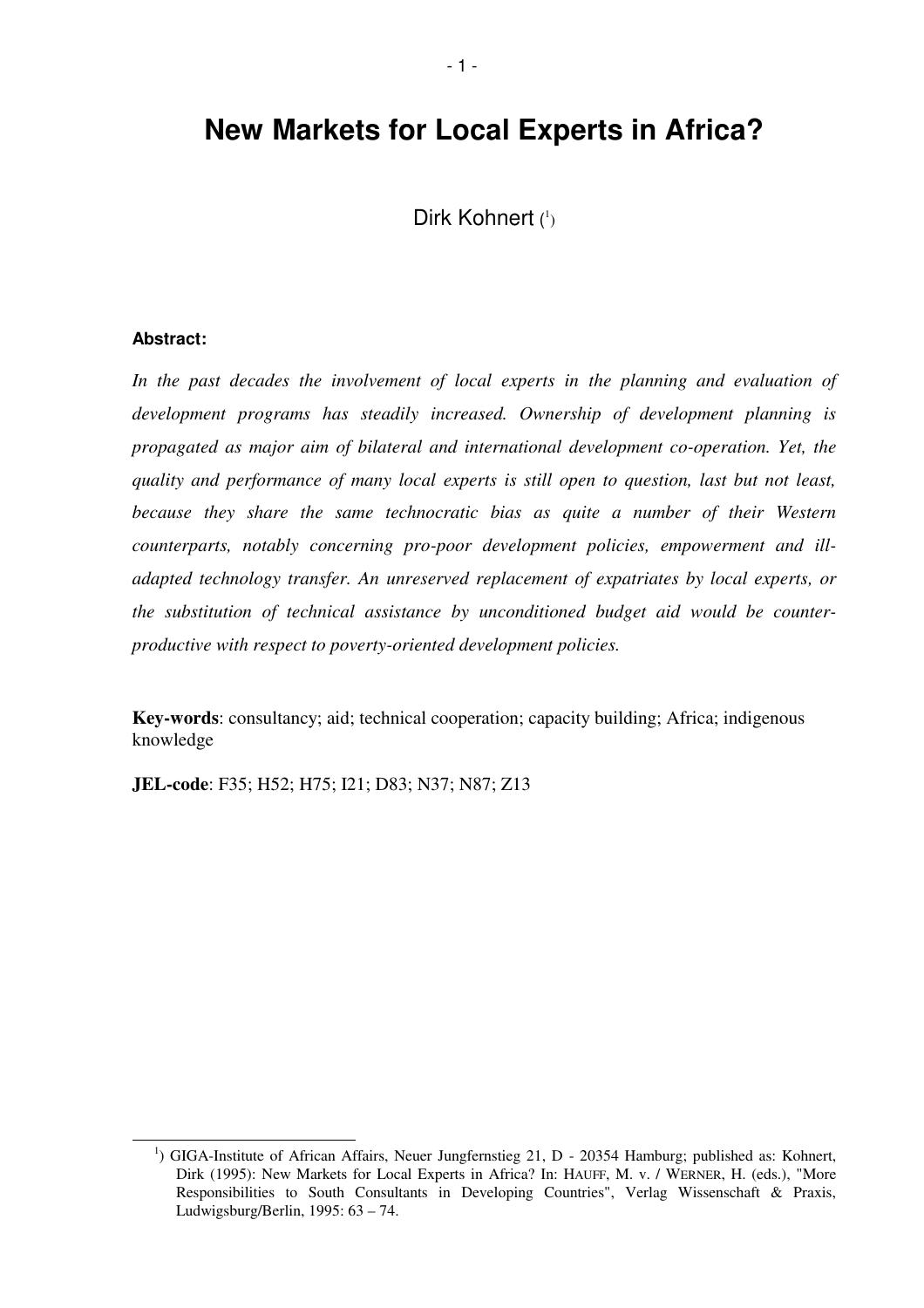In recent years the call for an increasing involvement of local experts in planning and evaluation of development projects has steadily increased  $(1)$ . This applies to sub-Saharan Africa too, although it may be considered a special case: first, because of the considerable dependency of African states (most of them LLDCs) on development aid (high "aid ratio" compared with GNP or state budget), and second, because it is said that consulting and management qualifications are relatively low developed in Africa, compared with Asia or Latin America. Nevertheless there exist a growing pressure by African governments and NGOs *vis à vis* foreign donors to employ more local experts. This demand has increasingly been considered as justified, not just by churches or other NGOs, but even by major donor agencies of official development aid, out of the following reasons:

- All parties concerned share at least rhetorically the same basic aims and policies of development co-operation, i.e. self-reliance, guarantee of sustainability of development projects by the use of indigenous resources, the principle of subsidiarity of aid, and last not least the desire to learn from one-another; therefore, an equal or even predominant part concerning employment of local experts has been demanded.
- As a rule of thumb, on average half of the aid-money has been spent in the past for salaries of expatriate technical staff. Therefore the political pressure by both donors and recipient countries for a major stake of local experts in development projects can not be over-heard. For African governments and radical Western liberal economists alike, the best would even be to substitute "technical" by "financial" co-operation", i.e. to transfer finance directly to recipient governments or NGOs on which the latter could decide independently. International donor agencies are increasingly responsive to these demands, not just because of shared common aims (see above), but also because of "economies" of employing "cheap" local experts in view of stagnant financial resources and growing criticism of the ineffectiveness of development aid.
- Since at least two decades, local experts are increasingly recognized and used (by the international donor community) as "door openers" for their expatriate counterparts, because of their intimate knowledge of the socio-cultural and political setting of their home-country, and because of their personal affiliation to major decision makers in domestic governmental or implementing agencies. Therefore they are considered to be an indispensable part of any international planning- or evaluation team.
- The offer in (by international standards) qualified local development experts is growing, even in many least developed countries in Africa. However, as in these countries there does not yet exist an effective independent domestic demand for the services of local experts, the latter are

<sup>&</sup>lt;sup>1</sup>) cf. Jaycox (1993); Braun (1993); Hampel (1993). By "local experts" we understand national experts who live and work in the country where they are meant to do their expertise. "international experts" (expatriates) by contrast are those experts, employed outside the borders of their homeland; i.e. Africans, too, may either be "local" or "international" experts, depending on their qualification and contract.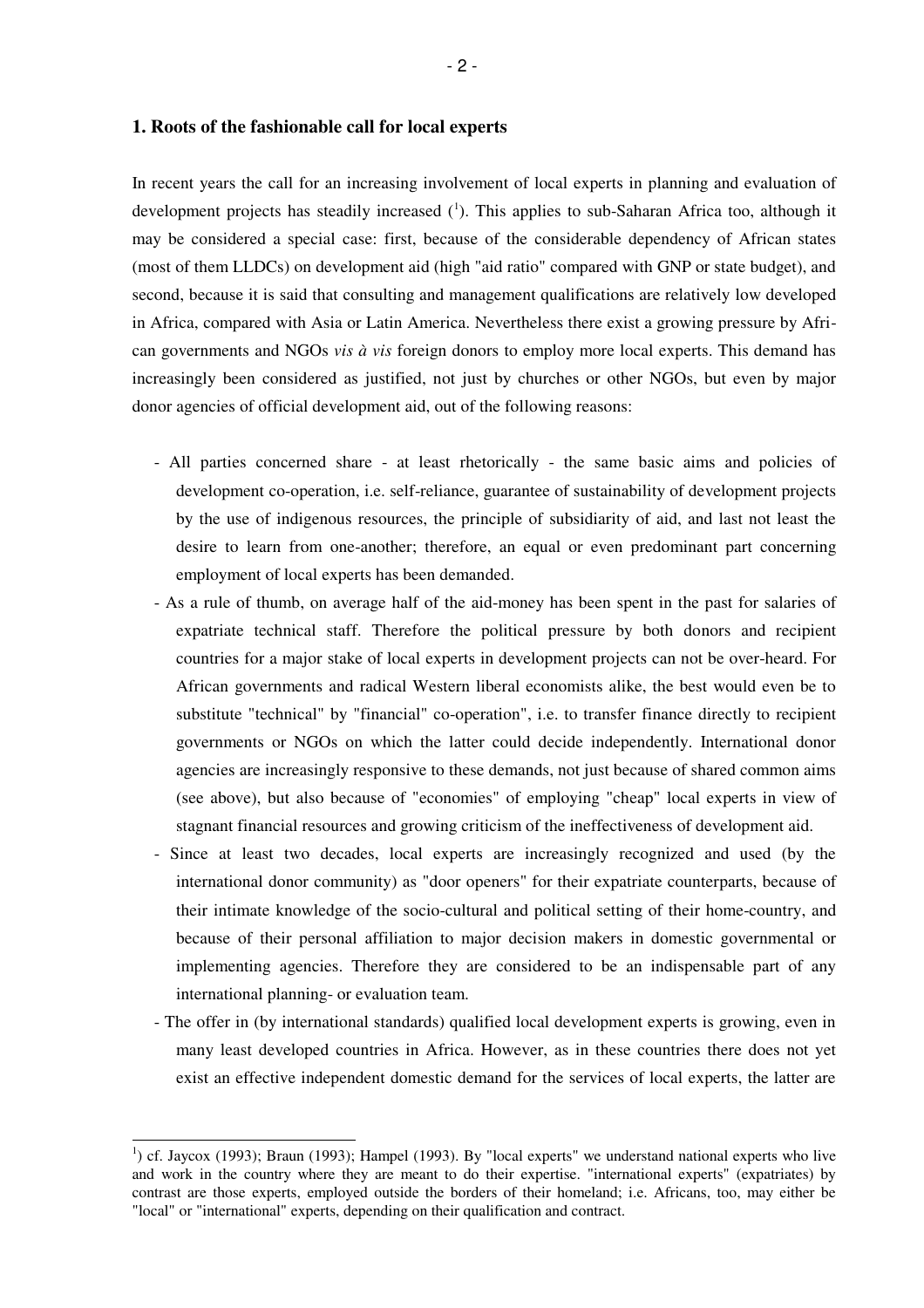still to a great degree dependent on contracts of foreign donor agencies. Therefore, "locals" are trying to compete on the same terms with foreign international development experts.

- In addition local experts as any other professionals in the world are keen to reserve a greater part out of the "cake" of the consulting market in LLDCs (financed by the international donor community) for themselves.
- Local experts of African LDCs (e.g. Zimbabwe, Kenya, Nigeria) are gradually gaining bargaining power in doing consulting for foreign donor agencies, both at local and international level. This, however, is not just due to growing individual qualification, but it may be considered as well as the effect of corporate strategies of the concerned, i.e. of creating professional organisations and pressure groups and/or by advocating "closed shops", in delimitation against expatriates as well as against the so-called "pirates" in the business, i.e. unorganized local competitors, said to be unqualified by international standards or suspected to offer their services at dumping prices. Concerning this political or other lobbying the backing of their demands by African governments may be taken for granted, as the network of clientelism in African countries is for specific socio-cultural reasons even more effective than in Western countries.

#### **2. On the socio-cultural setting of local experts**

The social structure and the socio-cultural setting in most African developing countries has been dominated since colonial times by clientelism, patronage, the socio-economic system of the "command state" and prebend economy. Even the second wave of democratization, experienced since about three years in African countries, will not change this situation in the short run. There are indicators that even in model cases like in Benin Republic, corruption and nepotism among the new elected elite are on the contrary still increasing (cf. Engels et al 1994: 2 - 10). This may have strong repercussions on the work of local development experts. First, because local experts belong as a rule to the upper social strata of the society or the "intelligentsia", and they often share the same sociocultural background as the new breed of the political class of "technocrats", dominating many of the new democratically elected governments, like in Benin, Senegal or Côte d'Ivoire. These experts are deeply rooted in this socio-cultural system, therefore they too must honour the demands of clientelism and the prebend economy, otherwise they are threatened by economic and social sanctions. These sanctions are related to the degree of disrespect of established "traditional" rules of solidarity *vis à vis* their own extended family, ethnical- or peer group; already the threat of sanctions, has to be considered as especially effective, because these threats apparently still exert by fare greater power in African countries than in most other developing countries, extending even into the realm of supernatural threats (e.g. magic and witchcraft; cf. Kohnert 1994). In view of such a considerable social and economic pressure the independence of judgement and action of local experts is supposed to be seriously affected and endangered in cases of conflict between their role as expert and their role within the clientele system in which they are embedded. Second, experts in general are supposed to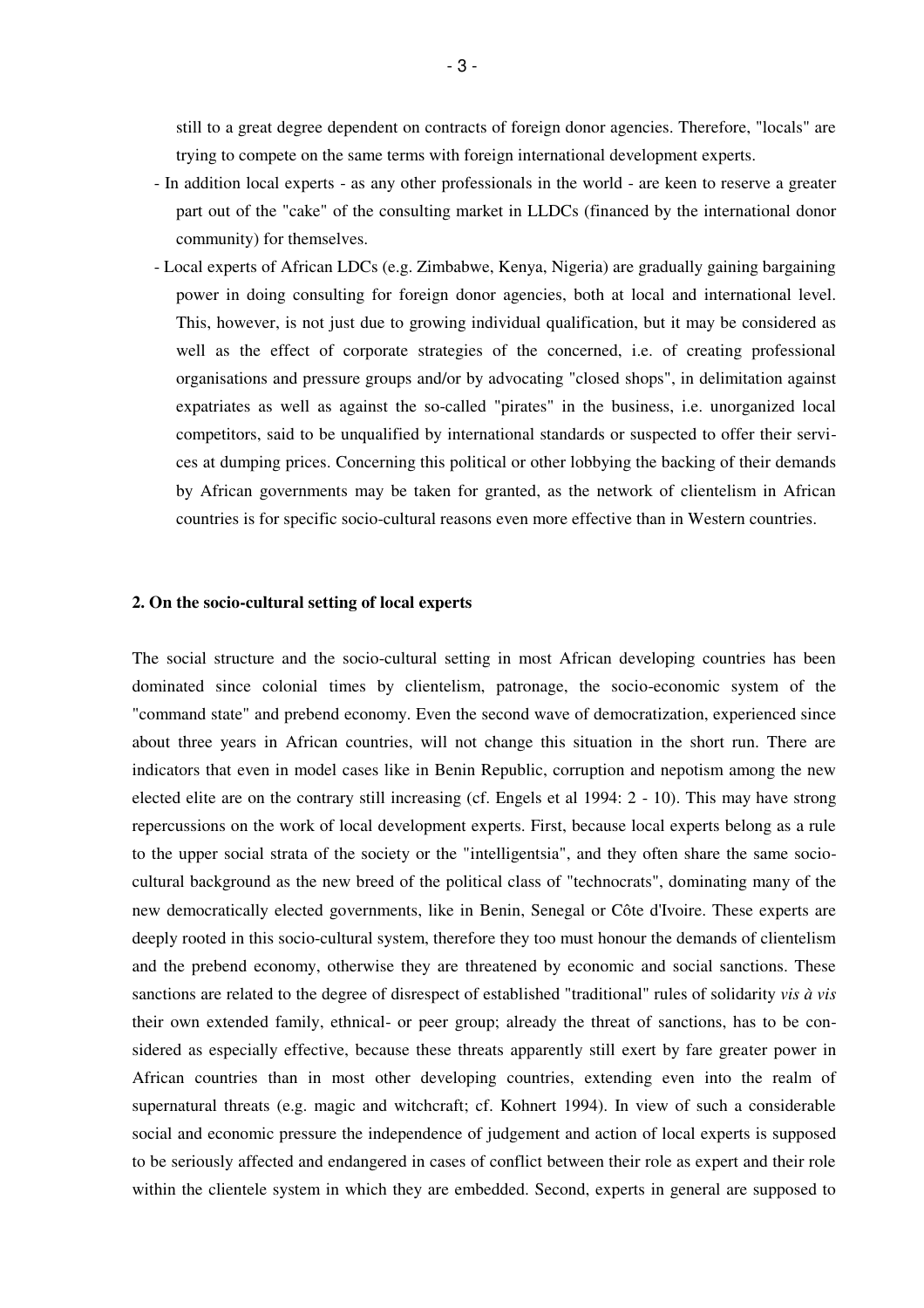have a certain distortion of judgement or blinkers *vis à vis* the analysis of their own society; given the social background of local experts in African LDCs (see above), we have to pose the question, whether many of them are not exposed to even greater bias in relation to certain basic problems of development planning (e.g. recognition of problems of gender, of human rights or of the definition concept the "poor"). Local experts sometimes are less target-group and poverty oriented because they have to honour their obligations vis à vis political or administrative decision makers in their country. They may be even less accepted by the poor because the latter consider them to be part of the suppressive state structure. Even though expatriate experts more often than not do share the same status barriers in communication with the poor, and do have the disadvantage of not being able to talk to the target-groups without an interpreter, they often profit from the fact that they are not involved in local political, ethnic or religious antagonisms, as may be the case, e.g. of a Yoruba consultant doing interviews on sensitive issues with Hausa peasants in the North of Nigeria. Third, according to own experience in West Africa, local experts in African LLDCs are especially liable to back outdated development theories, like theories of modernisation, relying principally on the transfer of technology. This point is made not at all to assert that the undue reliance on concepts of technology transfer has been already eradicated within the circles of the international expert community. But professional blindness, e.g. *vis à vis* indigenous innovations by African peasants and peasant experimentation, is especially difficult to overcome in the presence of vested interests in accelerated growth according to the lines of western development, this holds even more, if experts should be interested not just in the transfer of technology, but also in the transfer of equipment, inputs, and finance, incorporated in this technology and benefiting more or less directly the upper class to which they belong (cf. Kohnert/Weber 1991). We have to stress once and again, all this has nothing to do with the lack of academic or intellectual qualification, therefore the biases mentioned above are (if at all) difficult to eliminate by training-programs for the promotion of local experts.

#### **3. On the self-esteem of local experts**

Quite a lot of local experts in Africa are nowadays - according to their own opinion - as qualified and independent as their expatriate colleagues. However, there still exist formal and informal market barriers, which prevent fair and equal competition on the international market. These barriers have to be removed by the international donor community. In addition more stress should be put on "professionalism"; notably the so-called "pirates" should be thrown out of business by giving contracts only to experts honouring professional codes of conduct and/or belonging to corporate professional organisations. Compared with their international competitors, local experts, according to their own point of view, dispose of special advantages, especially their familiarity with local languages, the socio-cultural setting, and indigenous innovations; in addition they consider themselves more accepted by implementing agencies as well as by target groups (cf. the "S.W.E.T." - Model by Mbagathi 1993).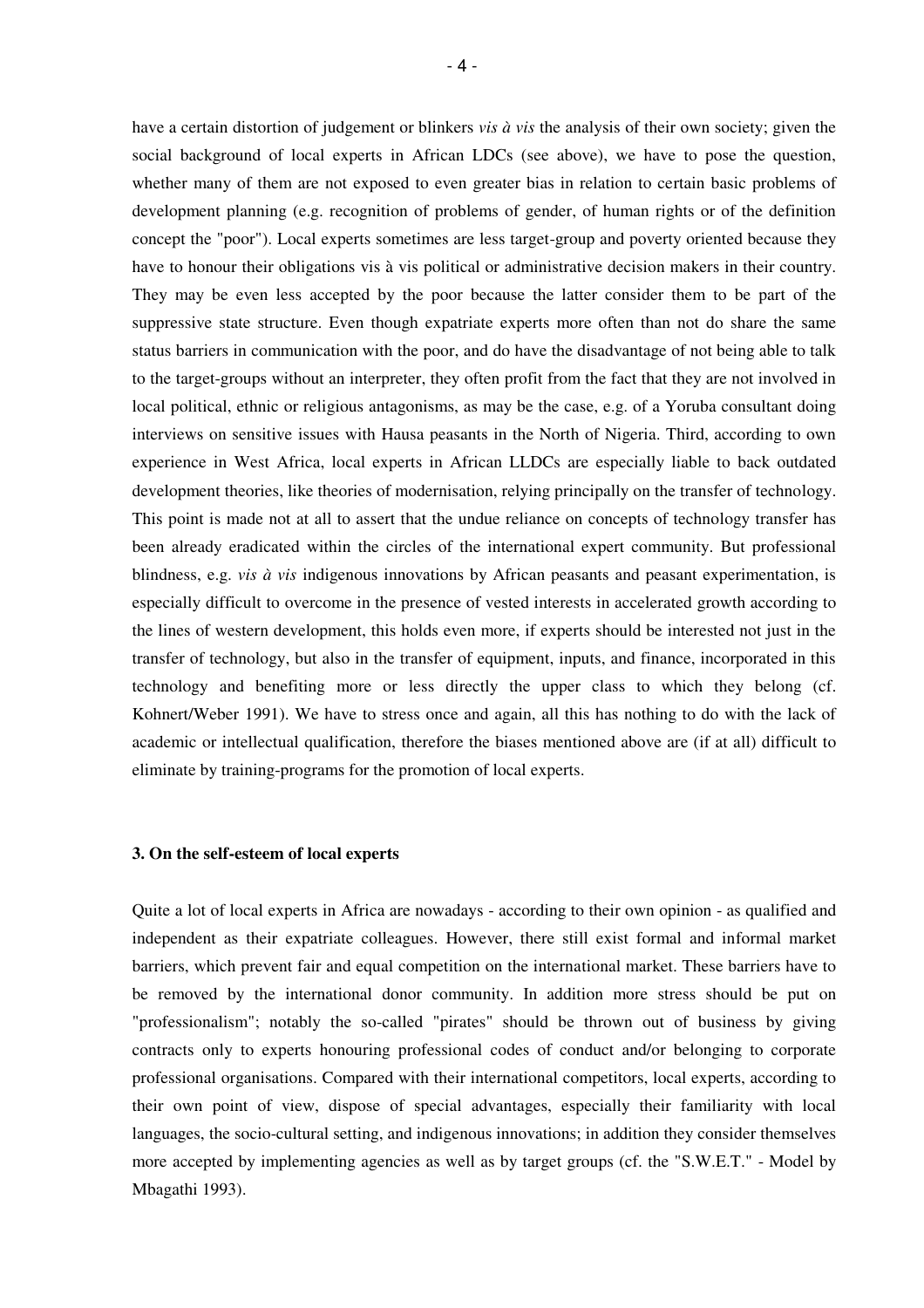African experts see their major disadvantage, compared with their Western colleagues, in the lack of equipment, capital, and of international experience, insufficient training and insufficient access to donors. The assertion of special ideological or other biases on the part of local consultants is countered by the argument that the donors are the one who draft the terms of reference of contracts, and that local experts do just what they are asked to do; i. e. the blame, if accepted at all, is put back on the donors in a rather technocratic interpretation of their work which seems to be even more widespread among African than among Western experts.

#### **4. Past experience with local experts**

#### 4.1 The view of foreign donors and expatriate counterparts

Rhetorically both donors and expatriates alike propagate the view that local experts should be treated on an equal footing with their foreign counterparts. In practice, however, local counterparts are still today most often used in Africa as "door opener" or as "junior brother", i.e. assistant, and they are treated and paid accordingly. Mainly two reasons are given for this. First, experience showed in the past that the service of local experts was not very reliable. Often - it is said - they did not honour the terms of reference of their contract, did not deliver the report in time (or not at all), and even if they delivered, the quality of the report and analysis was rather low. Although these assertions are certainly exaggerated in the interest of fencing the market, there may be a grain of truth in it. To begin with, local experts themselves readily admit that there still is a great need of training and further qualification in almost all African countries. But they maintain as well that local experts are generally badly paid, and even in case they should receive a good salary, they would have to give part of it to their "patrons", and/or they have to honour the demands of their extended family. As they are therefore always obliged to look for secondary sources of income, they are mostly short of time; in addition they may held the view that it is only fair, if they work according to pay, i.e. low quality for low payment, both measured by international standards. The low payment, and here we come to our second point, is at least partly explained by donor agencies with the situation on the domestic labour market in African LDCs, were they are advised by governments and national NGOs alike not to pay too high salaries in order to prevent distortions of the local salary structure.

#### 4.2 The view of implementing (partner) organisations

The view of the implementing agencies corresponds to a great deal to the view of the local experts, with one or two important distinctions. Local governments and NGOs do want donors to pay more for "institution building" and "human capital development" in general, i.e. for training of staff on all levels in order to reduce dependency on external expertise, whether local or foreign. In addition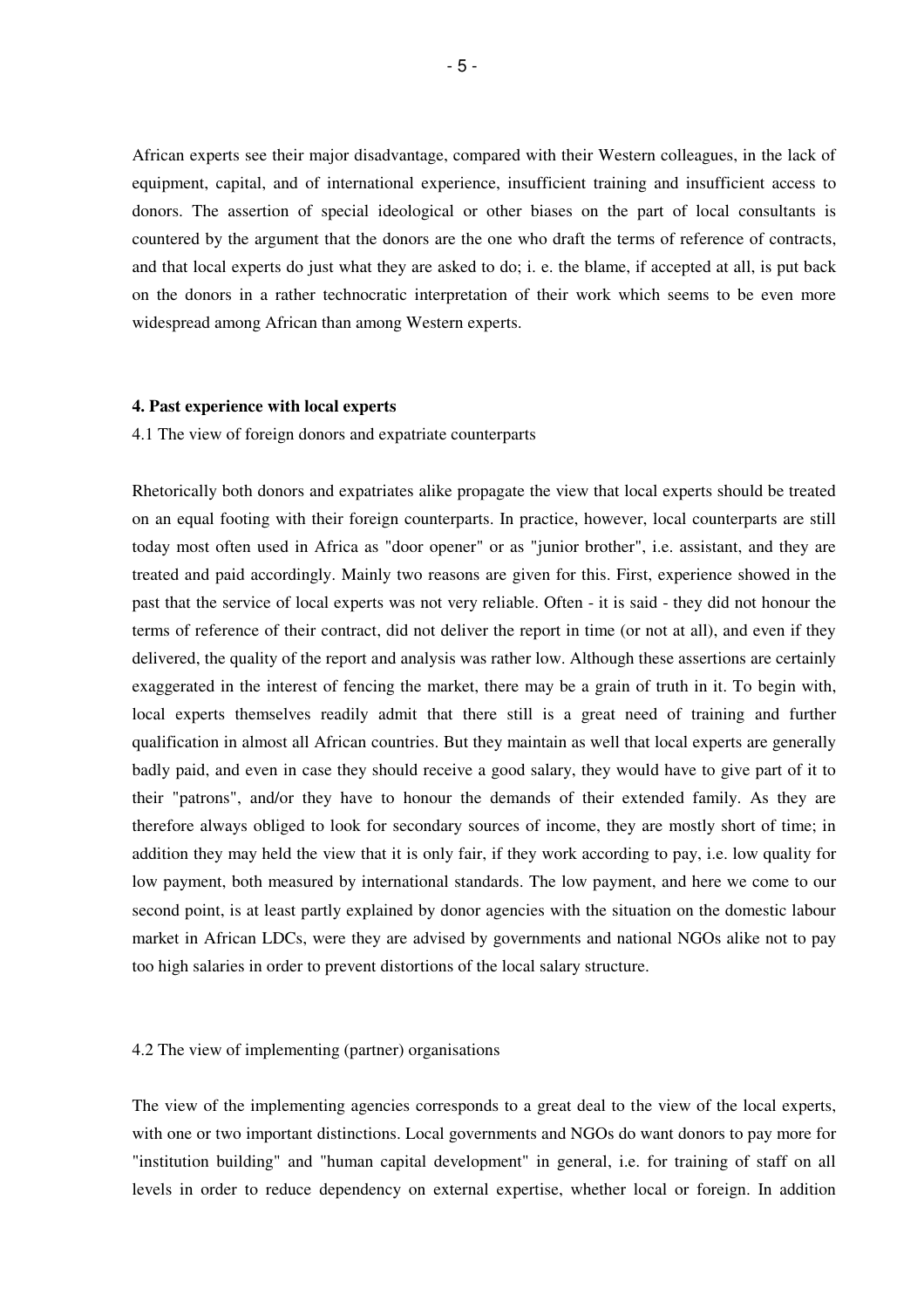national partners of bilateral official aid urge international donors to replace technical cooperation by direct transfer of aid money in order to be able to employ their own national consultants, if it should proof to be necessary. And finally most partners overseas (especially from the NGO sector) want foreign donors to respect the national wage structure, and not to create an artificial demand which siphons away the best qualified manpower and contributes to the already severe brain drain in Africa.

#### 4.3 The view of target groups

Empirical studies on the perspective "from below", i.e. the view of the target-groups, of relative advantages of employment of local or expatriate experts in development projects in Africa are still scarce. However, available evidence points in the direction that expatriate volunteers and experts are often seen as a positive anti-stereotype to national project staff (cf. Elwert-Kretschmer/Elwert 1991: 342 - 349). Out of bad experience with failed development projects in Africa over the past two or three generations, target-groups are in general quite sceptical concerning innovations and recommendations of both white or black experts. Therefore they are mainly interested in the transfer of inputs and credit down to the grass-roots. In this respect the "white" expert as a rule is hold to be the direct responsible to be addressed to, sometimes he is even considered to be a more impartial broker of development aid than his "junior colleague", the local expert, who may be exposed to the suspicion - on the part of the villagers - of siding with those representatives of the state or the political class who are mainly interested in exploiting the peasantry.

#### **5. The quest for a new division of labour between local and international experts**

In view of the points made above, an unconditioned assistance of training and employment of local counterparts - as suggested by Jaycox (1993) and others - would be counter-productive with respect to target-group and poverty orientated development policies. Under the prevailing socio-cultural conditions of clientelism, the command state and the prebend economy in Africa, such a policy would even increase disallocation of project funds, it would probably spread corruption and nepotism and thus promoting social differentiation rather than alleviating poverty; in short, such a policy would neither be effective nor sustainable. The negative effects of such a policy would even multiply, if donors would agree to recent demands of radical Western and African scientists (cf. Hampel 1993:19) of replacing technical assistance by budget aid, to enable indigenous implementing agencies to employ local experts in line with their proper aims and interests.

What would be required now instead, is an increased but conditioned technical cooperation which would meet the requirements of the overall aims of poverty alleviation and self-reliance. For this effect we recommend a new division of labour between local and international experts according to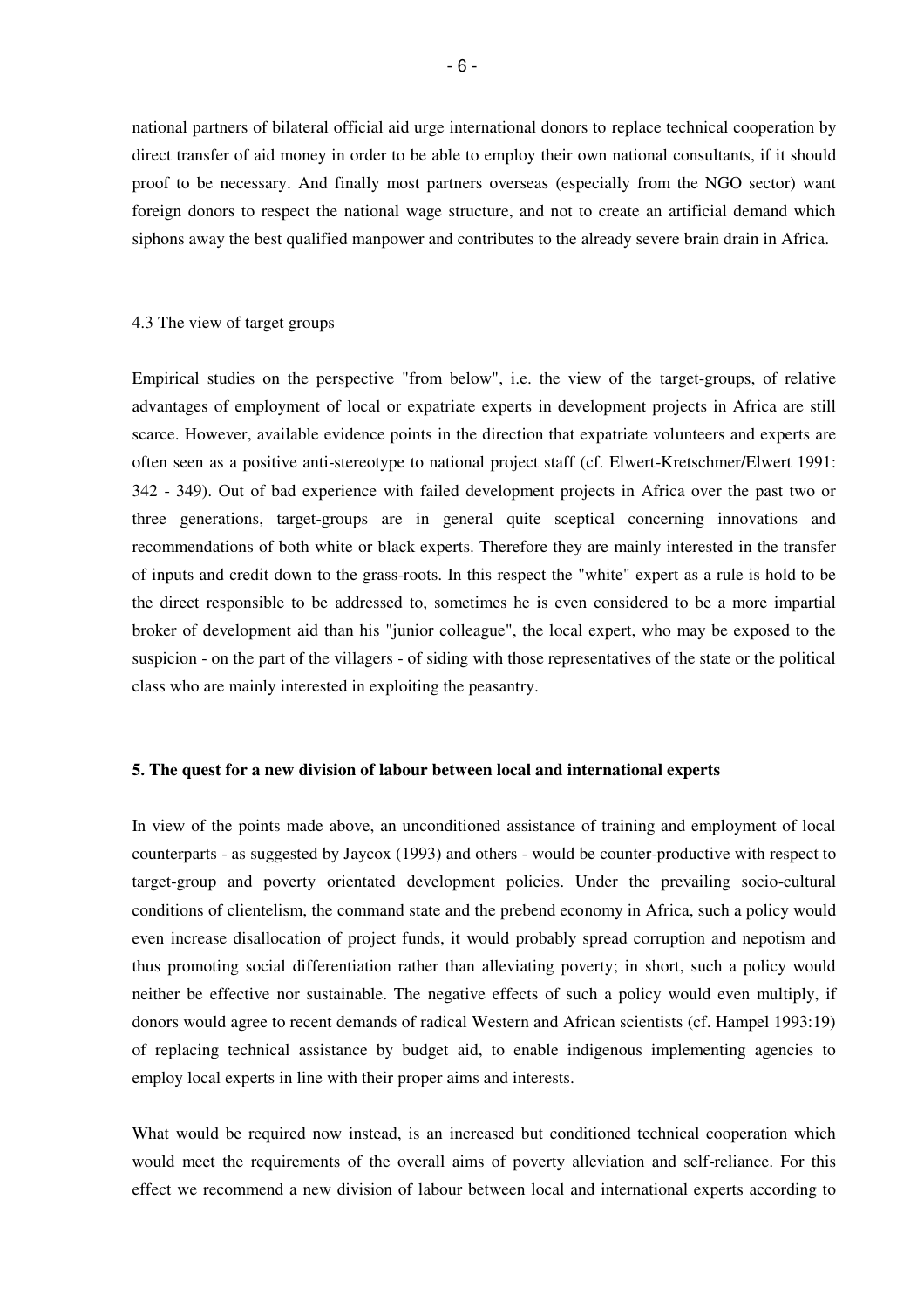the comparative advantages of both groups: Local experts should concentrate on consultancy for and in the interest of the target-groups and be trained, paid, and employed accordingly. International experts (including qualified Africans) should concentrate on technical and management consultancy for international donors and national implementing organisations (African governments and NGOs). In order to prevent a further consolidation of the "two tiers society of consultants" of the past, it should be looked at that local experts are not any longer misused just as "door openers" for their expatriate senior colleagues. The task of consulting target-groups is a very demanding task, both concerning professional qualification as moderator and facilitator and technical knowledge as well as concerning physical and psychological stress of working and living under depriving local conditions together with the poor. At present very few local, and probably even less foreign experts, do have these qualifications as well as the will to do this job. A great deal of training, and may be even a kind of "brain washing" would be necessary to create a pool of this new breed of target-group consultants. In order to find consultants really qualified, independent of their patronage network, and dedicated to this task, it has to be valued and paid accordingly, that is at least as much as that of international experts. However, the tricky problem of interference in the domestic salary structure remains still unsolved. In view of a target-group and poverty orientated development policy the relationship between local and international experts should be reversed: consultant-teams should be directed by target-group specialists responsible for the general orientation of the project or program, international experts should assist them concerning planning or evaluation of implementation of the program.

For the time being these propositions are still far from realization because of too much counteracting vested interests of nearly all parties involved. As international experts Africans have still to cope with informal barriers to access to decision makers of major international donors, and it would be unrealistic to expect radical changes in this respect in the near future. Therefore it will be difficult for them to compete with their Western colleagues in this realm of consultancy. However, concerning consulting target-groups there exist still an unexplored market in which local experts would dispose of considerable comparative advantages vis à vis expatriates, if they only could overcome the barriers of elite-thinking and of clientelism. Why not assisting them in taking advantage of this situation in promoting market differentiation and -development in the above indicated direction ? Networks like ILEIA, financed by the Dutch government, the French *Réseau Recherche-Développement*, or the recent promotion of an African counterpart of a big rural regional integrated development project, assisted by German official development aid, as director of a German GTZ-team in a neighbouring African country are first encouraging examples in the right direction.

#### **Literature**:

**Berg**, Elliot J. (ed.)(1993), "Rethinking Technical Cooperation", UNDP, Feb. 1993 **Braun**, Reinhard (1993), "Integration statt Partnerschaft ?", *Contacts* (Zeitschrift der AGEH), 28.1993.3:7 (Schwerpunktheft zu "Partnerschaft")